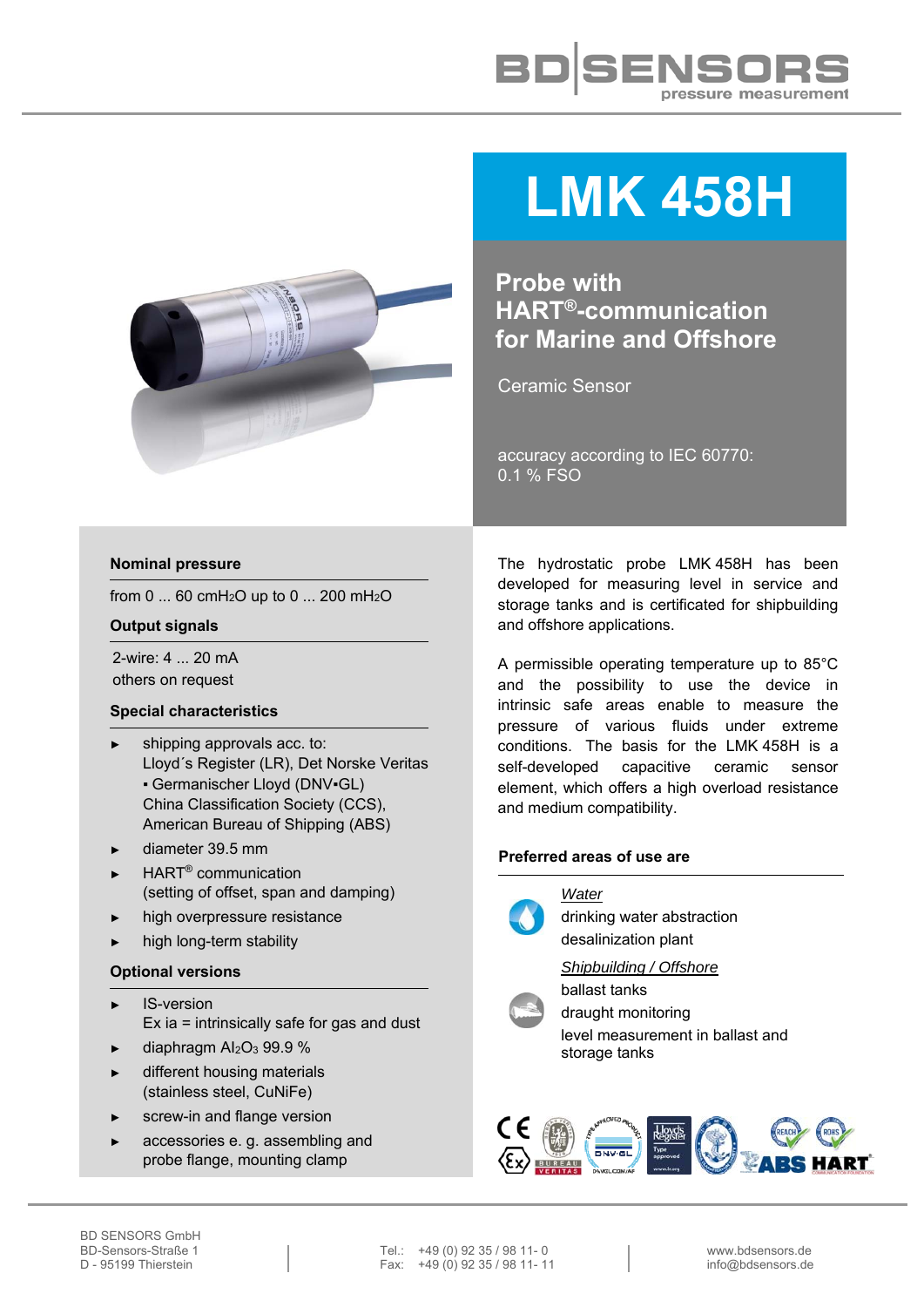### LMK 458H Probe for Marine and Offshore Technical Data

| Pressure ranges                                                                                                                                                                                               |                                                                                                                                                                       |      |                                                                       |                                                                           |                                                        |                                                   |                                   |                   |
|---------------------------------------------------------------------------------------------------------------------------------------------------------------------------------------------------------------|-----------------------------------------------------------------------------------------------------------------------------------------------------------------------|------|-----------------------------------------------------------------------|---------------------------------------------------------------------------|--------------------------------------------------------|---------------------------------------------------|-----------------------------------|-------------------|
| Nominal pressure gauge 1<br>[bar]                                                                                                                                                                             | 0.06                                                                                                                                                                  | 0.16 | 0.4                                                                   | $\mathbf{1}$                                                              | 2                                                      | 5                                                 | 10                                | 20                |
| Level<br>[ $mH2O$ ]                                                                                                                                                                                           | 0.6                                                                                                                                                                   | 1.6  | 4                                                                     | 10                                                                        | 20                                                     | 50                                                | 100                               | 200               |
| Overpressure<br>[bar]                                                                                                                                                                                         | $\overline{2}$                                                                                                                                                        | 4    | 6                                                                     | 8                                                                         | 15                                                     | 25                                                | 35                                | 45                |
| Max. ambient pressure (housing): 40 bar                                                                                                                                                                       |                                                                                                                                                                       |      |                                                                       |                                                                           |                                                        |                                                   |                                   |                   |
| <sup>1</sup> on customer request we adjust the devices by software on the required pressure ranges, within the turn-down possibility (starting at 0.02 bar)                                                   |                                                                                                                                                                       |      |                                                                       |                                                                           |                                                        |                                                   |                                   |                   |
| Output signal / Supply                                                                                                                                                                                        |                                                                                                                                                                       |      |                                                                       |                                                                           |                                                        |                                                   |                                   |                   |
| Standard                                                                                                                                                                                                      | 2-wire: 4  20 mA / $V_s$ = 12  36 $V_{DC}$                                                                                                                            |      |                                                                       | with HART <sup>®</sup> communication                                      |                                                        |                                                   | $V_{S \text{ rated}} = 24 V_{DC}$ |                   |
| Option IS-version                                                                                                                                                                                             | 2-wire: $4 20$ mA / $V_s = 14 28$ $V_{DC}$<br>with HART <sup>®</sup> communication<br>$VS$ rated = 24 $VDC$                                                           |      |                                                                       |                                                                           |                                                        |                                                   |                                   |                   |
| Performance<br>Accuracy <sup>2</sup>                                                                                                                                                                          | $p_N \geq 160$ mbar                                                                                                                                                   |      |                                                                       |                                                                           |                                                        |                                                   |                                   |                   |
|                                                                                                                                                                                                               |                                                                                                                                                                       |      | $TD \leq 1:5$<br>TD > 1:5                                             | $<$ ± 0.2 % FSO                                                           | $\leq$ ± [0.2 + 0.03 x TD] % FSO                       |                                                   | $TD_{max} = 1:10$                 |                   |
|                                                                                                                                                                                                               | $p_N$ < 160 mbar                                                                                                                                                      |      |                                                                       |                                                                           | $\leq$ ± [0.2 + 0.1 x TD] % FSO                        |                                                   | $TD_{max} = 1:3$                  |                   |
|                                                                                                                                                                                                               | $p_N \geq 1$ bar                                                                                                                                                      |      | $TD \leq 1:5$                                                         |                                                                           | $\leq$ ± 0.1 % FSO                                     |                                                   | $TD_{max} = 1:10$                 |                   |
|                                                                                                                                                                                                               |                                                                                                                                                                       |      | TD > 1:5                                                              |                                                                           | $\leq$ ± [0.1 + 0.02 x TD] % FSO                       |                                                   |                                   |                   |
| Permissible load                                                                                                                                                                                              | $R_{\text{max}} = [(V_{\text{S}} - V_{\text{S min}}) / 0.02 \text{ A}] \Omega$                                                                                        |      |                                                                       | load at HART <sup>®</sup> -communication: R <sub>min</sub> = 250 $\Omega$ |                                                        |                                                   |                                   |                   |
| Long term stability                                                                                                                                                                                           |                                                                                                                                                                       |      | $\leq \pm$ (0.1 x turn-down) FSO / year at reference conditions       |                                                                           |                                                        |                                                   |                                   |                   |
| Influence effects                                                                                                                                                                                             | supply: 0.05 % FSO / 10 V<br>permissible load: $0.05$ % FSO / k $\Omega$                                                                                              |      |                                                                       |                                                                           |                                                        |                                                   |                                   |                   |
| Turn-on time                                                                                                                                                                                                  | 850 msec                                                                                                                                                              |      |                                                                       |                                                                           |                                                        |                                                   |                                   |                   |
| Mean response time<br>Max. response time                                                                                                                                                                      | 140 msec without consideration of electronic damping<br>mean measuring rate 7/sec<br>380 msec                                                                         |      |                                                                       |                                                                           |                                                        |                                                   |                                   |                   |
| Adjustability                                                                                                                                                                                                 | configuration of following parameters possible (interface / software necessary 3):                                                                                    |      |                                                                       |                                                                           |                                                        |                                                   |                                   |                   |
|                                                                                                                                                                                                               | electronic damping: 0  100 sec                                                                                                                                        |      |                                                                       | offset: 0  80 % FSO                                                       |                                                        |                                                   | turn down of span: max. 1:10      |                   |
| <sup>2</sup> accuracy according to IEC 60770 – limit point adjustment (non-linearity, hysteresis, repeatability)                                                                                              |                                                                                                                                                                       |      |                                                                       |                                                                           |                                                        |                                                   |                                   |                   |
| 3 software, interface, and cable have to be ordered separately (software appropriate for Windows® 95, 98, 2000, NT Version 4.0 or higher, and XP)                                                             |                                                                                                                                                                       |      |                                                                       |                                                                           |                                                        |                                                   |                                   |                   |
| Thermal effects (offset and span) / Permissible temperatures<br>Tolerance band                                                                                                                                |                                                                                                                                                                       |      |                                                                       |                                                                           |                                                        |                                                   |                                   |                   |
| in compensated range                                                                                                                                                                                          | $\leq$ ± 1 % FSO<br>$-2080 °C$                                                                                                                                        |      |                                                                       |                                                                           |                                                        |                                                   |                                   |                   |
| Permissible temperatures                                                                                                                                                                                      | medium / electronics / environment / storage: -25  85 °C                                                                                                              |      |                                                                       |                                                                           |                                                        |                                                   |                                   |                   |
| Electrical protection 4                                                                                                                                                                                       |                                                                                                                                                                       |      |                                                                       |                                                                           |                                                        |                                                   |                                   |                   |
| Short-circuit protection                                                                                                                                                                                      | permanent                                                                                                                                                             |      |                                                                       |                                                                           |                                                        |                                                   |                                   |                   |
| Reverse polarity protection                                                                                                                                                                                   | no damage, but also no function                                                                                                                                       |      |                                                                       |                                                                           |                                                        |                                                   |                                   |                   |
| Electromagnetic compatibility                                                                                                                                                                                 | emission and immunity according to<br>- DNV-GL (Det Norske Veritas - Germanischer Lloyd)                                                                              |      |                                                                       |                                                                           |                                                        |                                                   |                                   |                   |
|                                                                                                                                                                                                               | - EN 61326                                                                                                                                                            |      |                                                                       |                                                                           |                                                        |                                                   |                                   |                   |
| 4 additional external overvoltage protection unit in terminal box KL 1 or KL 2 with atmospheric pressure reference available                                                                                  |                                                                                                                                                                       |      |                                                                       |                                                                           |                                                        |                                                   |                                   |                   |
| <b>Mechanical stability</b><br>Vibration                                                                                                                                                                      |                                                                                                                                                                       |      | 4 g (according to DNV-GL: class B, curve 2 / basis: DIN EN 60068-2-6) |                                                                           |                                                        |                                                   |                                   |                   |
| <b>Electrical connection</b>                                                                                                                                                                                  |                                                                                                                                                                       |      |                                                                       |                                                                           |                                                        |                                                   |                                   |                   |
| Cable with sheath material <sup>5</sup>                                                                                                                                                                       | TPE-U<br>Ø 7.4 mm<br>blue                                                                                                                                             |      |                                                                       |                                                                           |                                                        |                                                   |                                   |                   |
| Bending radius                                                                                                                                                                                                | static installation: 10-fold cable diameter<br>dynamic application: 20-fold cable diameter                                                                            |      |                                                                       |                                                                           |                                                        |                                                   |                                   |                   |
|                                                                                                                                                                                                               | <sup>5</sup> shielded cable with integrated ventilation tube for atmospheric pressure reference (for nominal pressure ranges absolute the ventilation tube is closed) |      |                                                                       |                                                                           |                                                        |                                                   |                                   |                   |
| Materials (media wetted)                                                                                                                                                                                      |                                                                                                                                                                       |      |                                                                       |                                                                           |                                                        |                                                   |                                   |                   |
| Housing                                                                                                                                                                                                       | standard: stainless steel 1.4404 (316L)                                                                                                                               |      |                                                                       |                                                                           |                                                        | option: CuNi10Fe1Mn (resistant against sea water) |                                   |                   |
| Seals                                                                                                                                                                                                         | standard: FKM                                                                                                                                                         |      | options: EPDM, FFKM (min. permissible temperature from -15 °C)        |                                                                           |                                                        |                                                   |                                   | others on request |
| Diaphragm                                                                                                                                                                                                     | standard: ceramics Al <sub>2</sub> O <sub>3</sub> 96 %                                                                                                                |      |                                                                       |                                                                           | option: ceramics Al <sub>2</sub> O <sub>3</sub> 99.9 % |                                                   |                                   |                   |
| Protection cap                                                                                                                                                                                                | POM-C                                                                                                                                                                 |      |                                                                       |                                                                           |                                                        |                                                   |                                   |                   |
| Cable sheath                                                                                                                                                                                                  | (flame-resistant, halogen free, increased resistance against oil and gasoline,<br>TPE-U                                                                               |      |                                                                       |                                                                           |                                                        |                                                   |                                   |                   |
| resistant against salt, sea water, heavy oil)                                                                                                                                                                 |                                                                                                                                                                       |      |                                                                       |                                                                           |                                                        |                                                   |                                   |                   |
| <b>Miscellaneous</b>                                                                                                                                                                                          |                                                                                                                                                                       |      |                                                                       |                                                                           |                                                        |                                                   |                                   |                   |
| Option cable protection<br>for probes in stainless steel                                                                                                                                                      |                                                                                                                                                                       |      | prepared for mounting with stainless steel pipe                       |                                                                           |                                                        |                                                   |                                   |                   |
| Ingress protection                                                                                                                                                                                            | IP 68                                                                                                                                                                 |      |                                                                       |                                                                           |                                                        |                                                   |                                   |                   |
| Current consumption                                                                                                                                                                                           | max. 21 mA                                                                                                                                                            |      |                                                                       |                                                                           |                                                        |                                                   |                                   |                   |
| Weight                                                                                                                                                                                                        | min. 650 g (without cable)                                                                                                                                            |      |                                                                       |                                                                           |                                                        |                                                   |                                   |                   |
| CE-conformity                                                                                                                                                                                                 | EMC Directive: 2014/30/EU                                                                                                                                             |      |                                                                       |                                                                           |                                                        |                                                   |                                   |                   |
| <b>ATEX Directive</b>                                                                                                                                                                                         | 2014/34/EU                                                                                                                                                            |      |                                                                       |                                                                           |                                                        |                                                   |                                   |                   |
| Category of the environment                                                                                                                                                                                   |                                                                                                                                                                       |      |                                                                       |                                                                           |                                                        |                                                   |                                   |                   |
| Lloyd's Register (LR)                                                                                                                                                                                         | EMV1, EMV2, EMV3, EMV4                                                                                                                                                |      |                                                                       |                                                                           |                                                        | number of certificate: 13/20056                   |                                   |                   |
| Det Norske Veritas ·                                                                                                                                                                                          | temperature:                                                                                                                                                          | D    | vibration:                                                            | B                                                                         |                                                        | number of certificate: TAA00001GM                 |                                   |                   |
| Germanischer Lloyd (DNV-GL)                                                                                                                                                                                   | humidity:<br>В<br>D<br>enclosure:<br>electromagnetic compatibility:<br>B                                                                                              |      |                                                                       |                                                                           |                                                        |                                                   |                                   |                   |
| <b>Explosion protection</b>                                                                                                                                                                                   |                                                                                                                                                                       |      |                                                                       |                                                                           |                                                        |                                                   |                                   |                   |
| zone 0 <sup>6</sup> : Il 1G Ex ia IIB T4 Ga<br>Approval DX15A-LMK 458H<br>IBExU 10 ATEX 1186 X<br>zone 20: II 1D Ex ia IIIC T85 °C Da                                                                         |                                                                                                                                                                       |      |                                                                       |                                                                           |                                                        |                                                   |                                   |                   |
| Safety technical maximum values                                                                                                                                                                               | $U_i = 28$ V, $I_i = 93$ mA, $P_i = 660$ mW, $C_i = 94.6$ nF; $L_i = 0$ µH;                                                                                           |      |                                                                       |                                                                           |                                                        |                                                   |                                   |                   |
|                                                                                                                                                                                                               | the supply connections have an inner capacity of max. 110 nF opposite the enclosure                                                                                   |      |                                                                       |                                                                           |                                                        |                                                   |                                   |                   |
| Permissible temperatures for                                                                                                                                                                                  | -20  60 $\degree$ C with p <sub>atm</sub> 0.8 bar up to 1.1 bar<br>in zone 0:                                                                                         |      |                                                                       |                                                                           |                                                        |                                                   |                                   |                   |
| environment                                                                                                                                                                                                   | $-2570 °C$<br>zone 1 and higher:                                                                                                                                      |      |                                                                       |                                                                           |                                                        |                                                   |                                   |                   |
| signal line/shield as well as signal line/signal line: 160 pF/m<br>Connecting cables<br>cable capacity:<br>cable inductance:<br>signal line/shield as well as signal line/signal line: 1 µH/m<br>(by factory) |                                                                                                                                                                       |      |                                                                       |                                                                           |                                                        |                                                   |                                   |                   |
| $6$ for optional stainless steel pipe the following designation is valid: "II 1G Ex ia IIC T4" (zone 0)                                                                                                       |                                                                                                                                                                       |      |                                                                       |                                                                           |                                                        |                                                   |                                   |                   |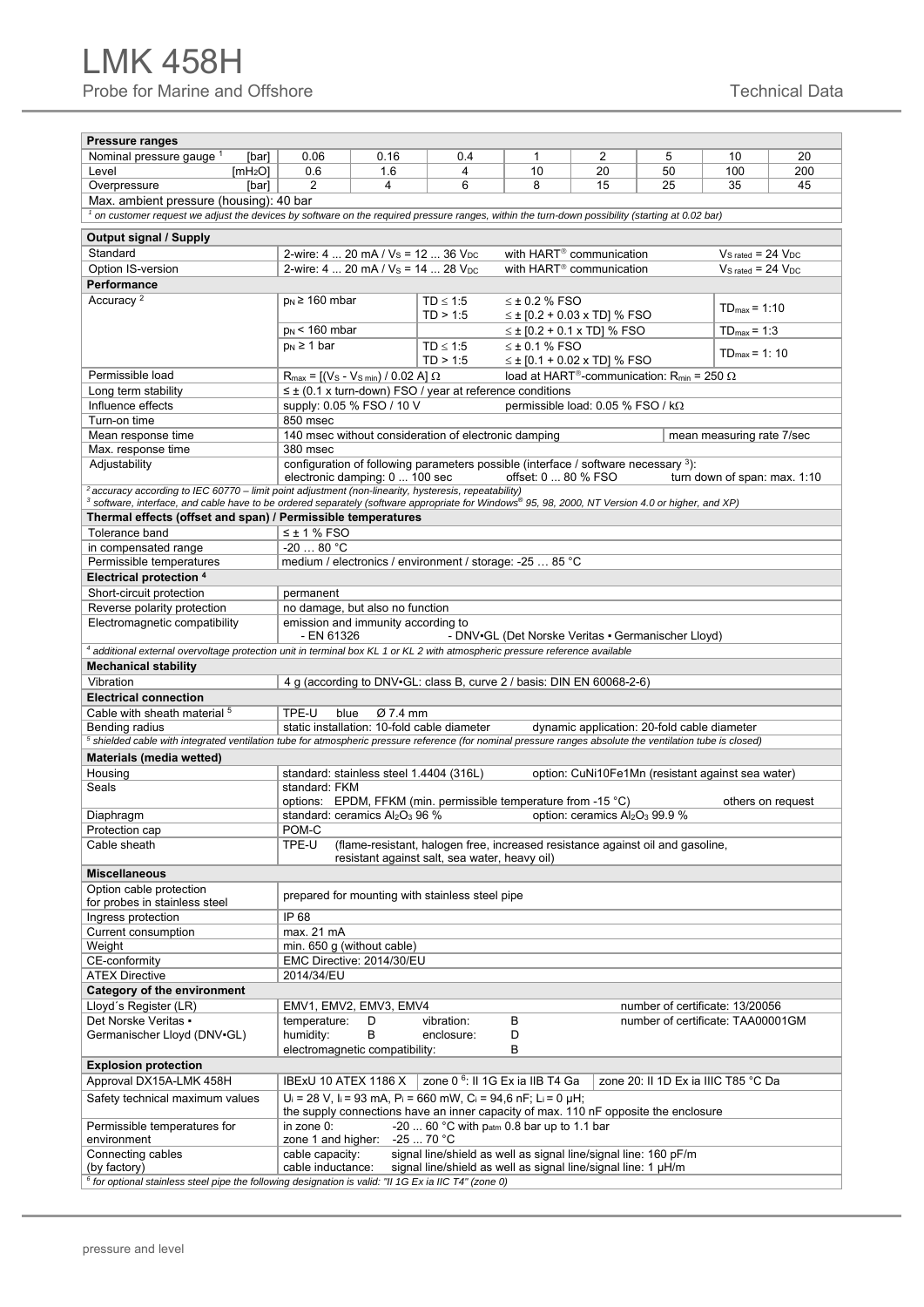## LMK 458H

Probe for Marine and Offshore Technical Data

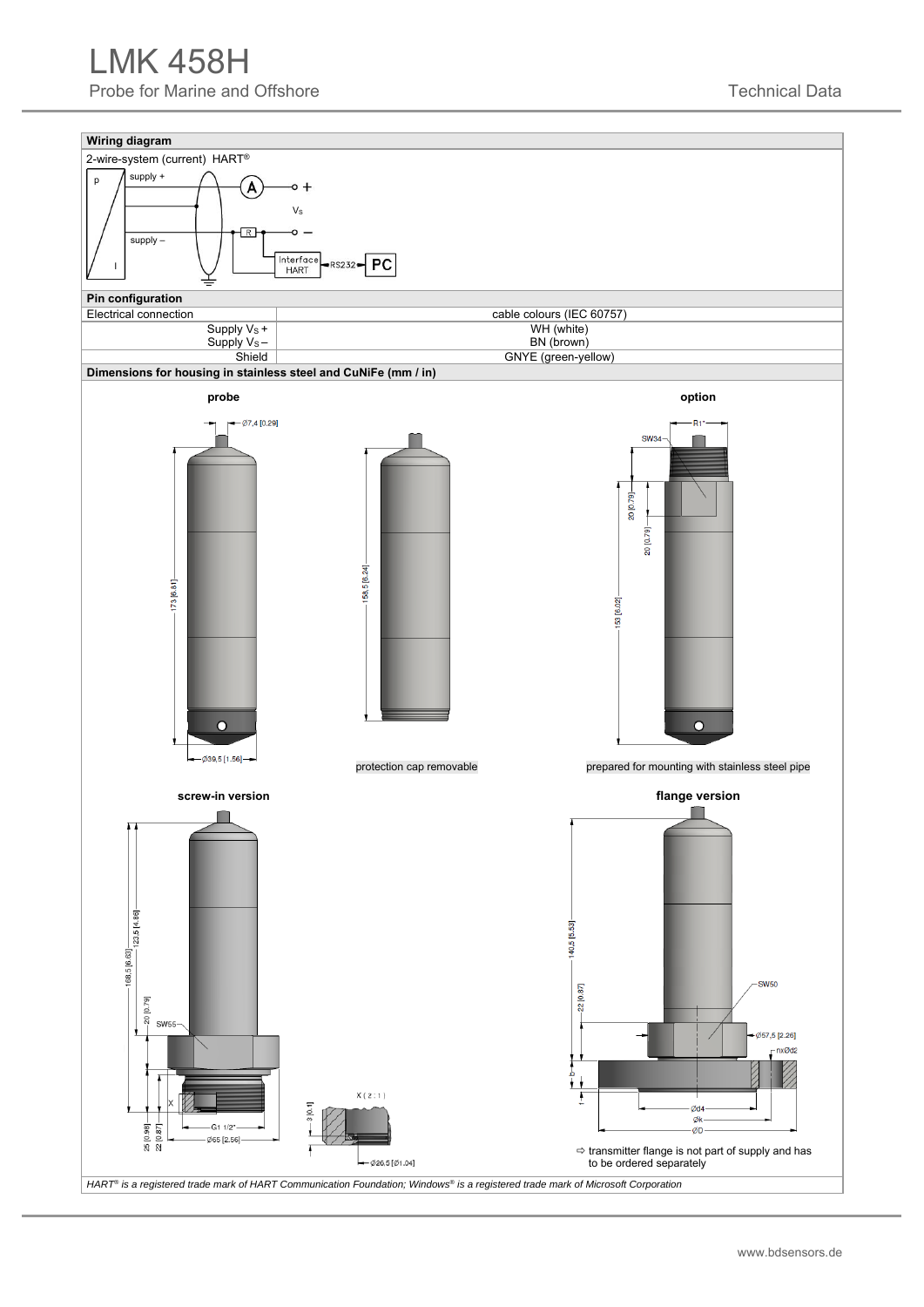